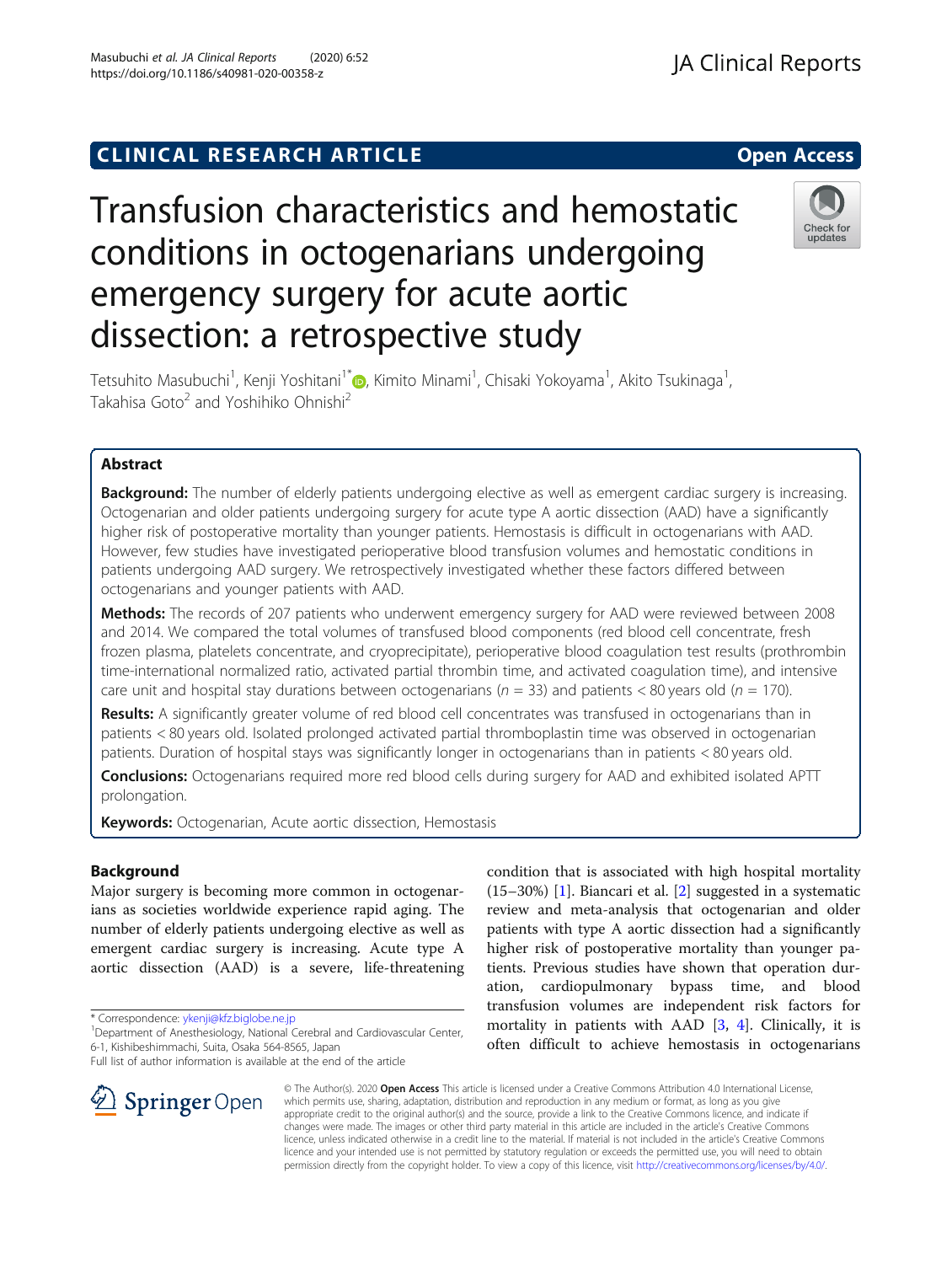with AAD. However, few studies have investigated perioperative blood transfusion volumes and hemostatic conditions in patients undergoing AAD surgery. In this study, we retrospectively investigated whether octogenarians with AAD differed from younger patients in regard to these factors.

#### Methods

We retrospectively reviewed the clinical records and data of patients who underwent surgical treatment for AAD from January 2008 to December 2014. The exclusion criterion was prior thoracic endovascular aortic repair. The study protocol was approved by our institutional review board (17 April 2015, M27- 002), and the need for written informed consent was waived due to the retrospective nature of the study. We collected data on the following clinical characteristics: height; weight; levels of hemoglobin and serum creatinine; estimated glomerular filtration rate (eGFR); perioperative blood coagulation tests; intraoperative transfusion volumes of red blood cell concentrate (RCC), fresh frozen plasma (FFP), platelet concentrate (PC), and cryoprecipitate; and durations of intensive care unit (ICU) and hospital stays. Perioperative blood coagulation tests included prothrombin time-international normalized ratio (PT-INR), activated partial thromboplastin time (APTT), serum fibrinogen concentration, and platelet count. All data were collected at four time points: (1) preoperatively, (2) after protamine administration, (3) at the end of the operation, and (4) at ICU admission. Patients with preoperative hemodialysis were excluded in this study.

#### Statistical analysis

All variables are expressed as median (interquartile range). In regard to blood coagulation tests, intragroup differences between patients aged  $\langle 80 \rangle$  and  $\geq 80$  years were examined using a multivariable linear regression model that included a cross-product term between the elapsed time and either age  $\geq 80$  or  $\lt 80$  years. This model used the Huber-White method. Statistically significant results indicated that time-series variations of PT, APTT, fibrinogen, and platelet counts differed depending on the age group. To clarify factors affecting total transfusion volumes, backward stepwise multivariable regression analysis was performed. Factors affecting total transfusion volume included age  $\geq 80$ , body weight, eGFR, preoperative hemoglobin concentration, the lowest hemoglobin concentration during cardiopulmonary bypass (CPB), and CPB duration which were reported in previous studies [[5](#page-4-0)–[8](#page-4-0)]. The threshold for significance was  $P < 0.05$ . Data were analyzed using STATA SE15 and R-3.6.1.

#### Results

The records of 207 patients who underwent emergency operations from 2008 to 2014 were reviewed. Of these patients, 33 (16%) were octogenarians and 174 (84%) were aged < 80 years. Baseline data (Table 1) showed that compared to non-octogenarians, octogenarians were shorter, weighed less, and had a lower preoperative hemoglobin concentration and eGFR.

Details regarding total intraoperative transfusion volumes are shown in Table [2](#page-2-0). A significantly greater volume of RCCs was transfused in octogenarians than in patients aged < 80 years. The results of blood coagulation tests are shown in Fig. [1](#page-2-0)a–d. Regression models that included an interaction term showed that PT-INR, APTT, fibrinogen, and platelet count were modified depending on age group (Fig. [1](#page-2-0)a-d;  $n =$ 118). There was a significant difference in APTT between the age groups ( $P$  for interaction of APTT = 0.034). Hospital stay durations in octogenarians were significantly longer than those in younger patients (Table [3](#page-3-0)).

The results of multivariable regression analysis are shown in Table [4.](#page-3-0) CPB duration, preoperative

Table 1 Patient characteristics and intraoperative data of the group, age  $< 80$  years old and age  $\geq 80$  years old

|                                                      | Age≧ 80 yr<br>$(n = 33)$ | Age $< 80$ yr $P$ value<br>$(n = 174)$ |                |
|------------------------------------------------------|--------------------------|----------------------------------------|----------------|
| Height (cm)                                          | 150 (145, 153)           | 160<br>(154, 170)                      | $\lt$<br>0.001 |
| Weight (kg)                                          | 48 (42, 50)              | 60 (51, 70)                            | $\lt$<br>0.001 |
| Sex (male/female)                                    | 6/27                     | 93/81                                  | 0.001          |
| Preoperative hemoglobin (g/dL)                       | 10.6 (9.8, 11.7)         | 12.3<br>(11, 13.3)                     | $\lt$<br>0.001 |
| Preoperative platelet ( $\times$ 10 <sup>3</sup> µL) | 132 (107, 180)           | 161<br>(127, 199)                      | 0.023          |
| Fibrinogen (mg/dL)                                   | 239.5 (191.5,<br>293)    | 246<br>(191, 309)                      | 0.60           |
| Preoperative PT-INR                                  | 1.03(0.97,<br>1.25)      | 1.03<br>(0.98, 1.14)                   | 0.50           |
| Preoperative APTT (second)                           | 32.5 (27.5,<br>39.5)     | 31 (27.5,<br>36)                       | 0.34           |
| sCre (mg/dL)                                         | 0.84(0.73,<br>1.52)      | 0.87<br>(.67, 1.09)                    | 0.23           |
| eGFR (ml/min/1.73 m <sup>2</sup> )                   | 51.2 (28.4,<br>$60.8$ )  | 62.1<br>(45.9, 76.4)                   | $\lt$<br>0.001 |
| Lowest hemoglobin during CPB<br>(q/dL)               | 7.3(6.9, 7.6)            | 7.5(6.9, 8)                            | 0.22           |
| CPB duration (min)                                   | 193 (169, 232)           | 215.5<br>(172, 272)                    | 0.18           |

Data were expressed as median (interquartile range)

APTT activated partial thromboplastin time, CPB cardiopulmonary bypass, eGFR estimated glomerular filtration rate, PT-INR prothrombin time-international normalized ratio, sCre serum creatinine, Yr years old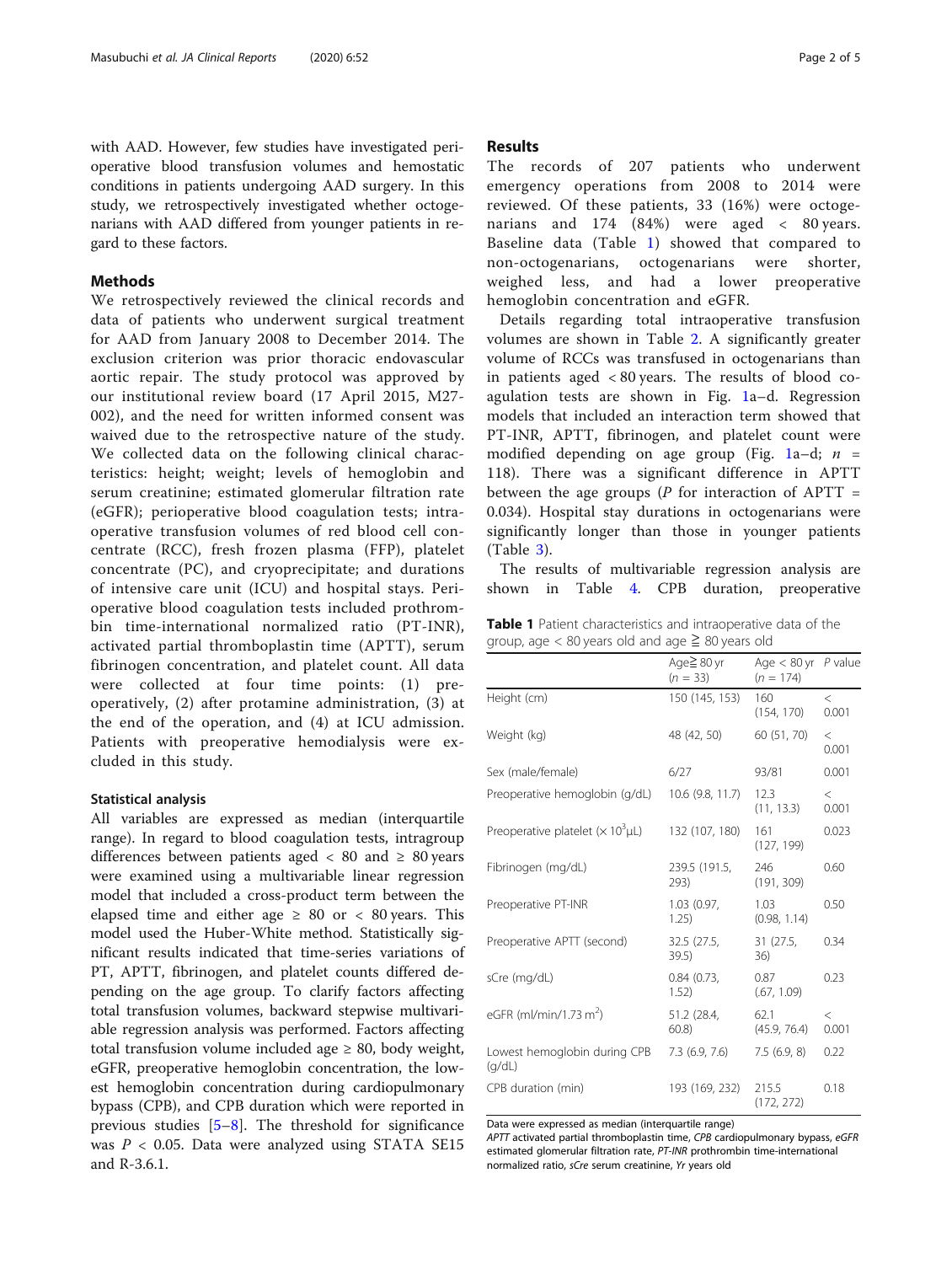#### <span id="page-2-0"></span>Table 2 Total transfusion volumes

|                               | Age $\geq 80$ yr | Age $< 80$ yr | $P$ value |
|-------------------------------|------------------|---------------|-----------|
| RCC (mL)                      | 3886 (1940)      | 3005 (2010)   | 0.021     |
| FFP (mL)                      | 2720 (1311)      | 2743 (1896)   | 0.94      |
| PC (mL)                       | 906 (382)        | 799 (394)     | 0.15      |
| Cryoprecipitate (mL)          | 95 (129)         | 70 (97)       | 0.21      |
| Total transfusion volume (mL) | 7607 (3430)      | 6618 (4048)   | 0.19      |

FFP fresh frozen plasma, PC platelet concentrate, RCC red blood cell concentrate, yr years old

hemoglobin concentration, and age  $\geq 80$  were significantly associated with total transfusion amount.

#### **Discussion**

In this study, octogenarian patients undergoing surgery for AAD required a greater RCC transfusion volume. Isolated prolonged APTT was observed in octogenarian patients. Hospital stay durations in octogenarians were significantly longer than in patients aged < 80 years.

As lifespans have grown longer, the number of acute aortic repair operations performed in octogenarian patients has increased. A recent meta-analysis

reported that octogenarian and older patients with AAD had a significantly higher risk of postoperative mortality than younger patients [\[2](#page-4-0)]. However, surgical intervention for aortic arch disease in octogenarians can yield satisfactory early clinical outcomes and mortality and morbidity rates during hospitalization, and a non-randomized controlled study demonstrated acceptable mid-term survival with adequate daily activity [[9](#page-4-0)]. Therefore, we need to clarify risk factors in this population to avoid unwanted outcomes.

Massive intraoperative bleeding is a serious problem during the aortic repair of acute aortic dissection, since this procedure requires complicated aortic anastomosis and prolonged cardiopulmonary bypass time. Serious bleeding increases the duration of the operation and results in an increased requirement for transfusion of allogeneic blood products.

In this study, age  $\geq 80$  years was significantly associated with total transfusion amount, a result that was compatible with those of previous reports [\[1](#page-4-0), [10\]](#page-4-0). Regarding specific blood components, octogenarian patients required a significantly greater volume of RCC than patients aged < 80 years and also



body weight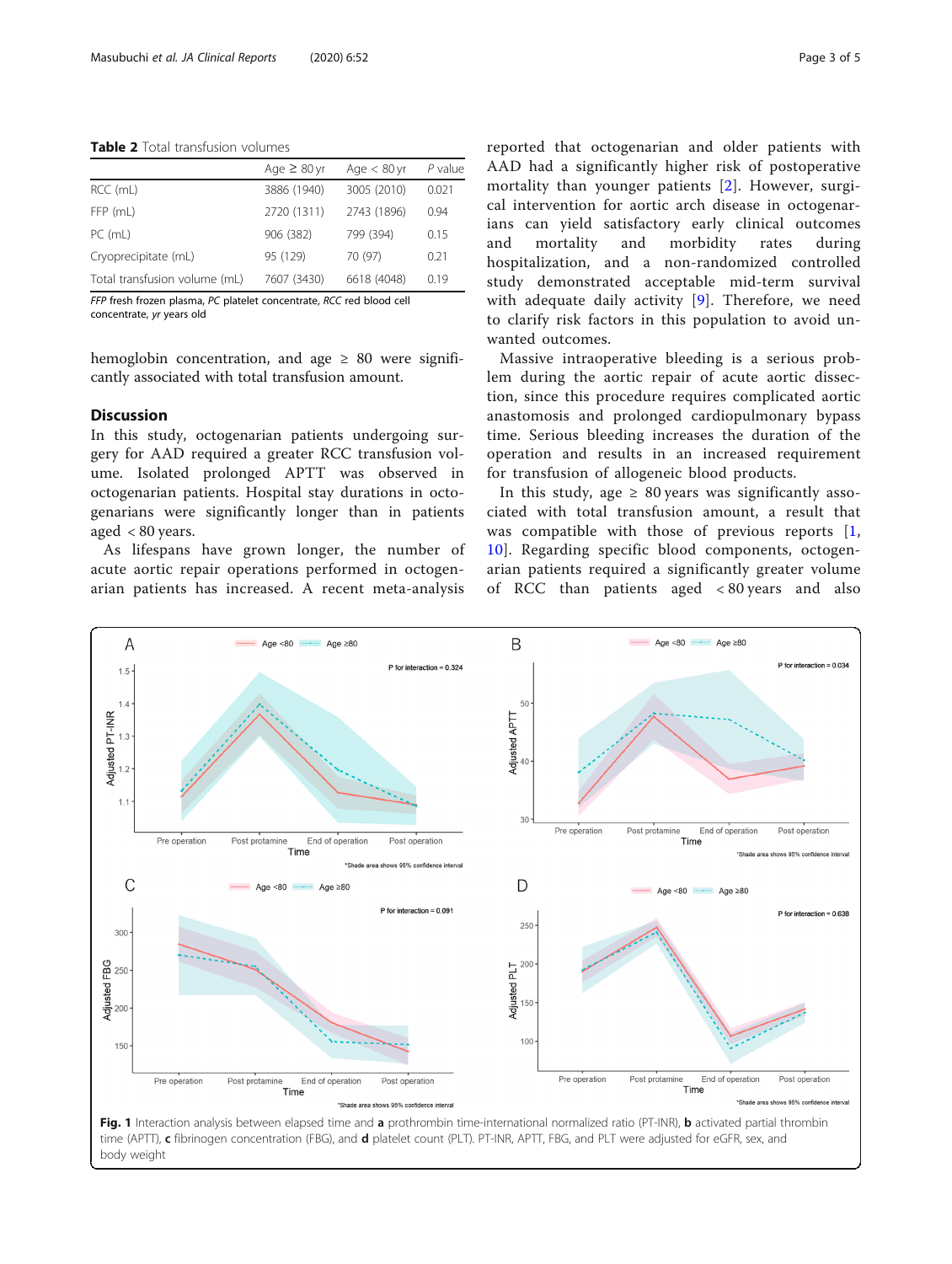<span id="page-3-0"></span>Table 3 Lengths of intensive care unit and hospital stays

|                      | Age $\geq 80$ yr<br>$(n = 33)$ | Age $< 80$ yr<br>$(n = 174)$ | P value |
|----------------------|--------------------------------|------------------------------|---------|
| ICU stay (days)      | 6(5, 12)                       | 5(4, 7)                      | 0.055   |
| Hospital stay (days) | 36(26, 52)                     | 26(21, 36)                   | 0.007   |
|                      |                                |                              |         |

Data were expressed as median (interquartile range); yr: years old.

demonstrated a significantly lower preoperative hemoglobin concentration. As shown by multivariable regression analysis, preoperative hemoglobin concentration influenced the volume of transfused RCC. Acute aortic dissection consumes red blood cells, coagulation factors, and platelets to facilitate thrombus formation in the pseudo-lumen. The lower preoperative hemoglobin concentration in octogenarians can be explained by their lower body weight. Furthermore, aging leads to unexplained anemia, probably due to pathological processes such as progressive resistance of bone marrow erythroid progenitors to erythropoietin and a chronic, subclinical pro-inflammatory state [[11\]](#page-4-0). Thus, octogenarians are particularly at risk of massive bleeding in acute aortic dissection.

In this study, the APTT was prolonged in octogenarian patients. The APTT reflects the function of the intrinsic pathway, which depends on factors VIII, IX, XI, and XII. A prolonged APTT with normal PT can be caused by one or more of the following: deficiencies in any of the components of the intrinsic pathway, the presence of the lupus anticoagulant or acquired inhibitors of coagulation, systemic anticoagulation (most often with heparin), and von Willebrand disease [\[12](#page-4-0)]. After cardiopulmonary bypass, residual heparin and reduced von Willebrand factor (VWF) may cause isolated prolonged APTT. However, many studies have shown that VWF levels are elevated in elderly populations [[13](#page-4-0)–[15\]](#page-4-0). Zindovic and colleagues reported that in acute aortic dissection, VWF activity just before the end of surgery was unchanged compared to preoperative levels [\[16](#page-4-0)]. VWF may not be associated with higher levels of APTT just after the administration of protamine.

Regarding residual heparin, APTT is more sensitive than ACT to low-dose unfractionated heparin activity

| Table 4 Factors affecting total transfusion amounts |  |  |
|-----------------------------------------------------|--|--|
|-----------------------------------------------------|--|--|

|                                                 |        |                  | Coefficient P value 95% confidence<br>interval |
|-------------------------------------------------|--------|------------------|------------------------------------------------|
| CPB duration (min)                              | 1.545  | 0.001            | 13 to 19                                       |
| Preoperative hemoglobin<br>concentration (g/dL) | $-335$ | $\,<\,$<br>0.001 | $-499$ to $-220$                               |
| Age $\geq 80$ years                             | 768    | 0.044            | 1932 to 4962                                   |
|                                                 |        |                  |                                                |

CPB cardiopulmonary bypass

[[17\]](#page-4-0). Low-dose heparin may result in isolated prolonged APTT in octogenarians. Unfractionated heparin is eliminated by binding to macrophages and endothelial cells and by clearance from the bloodstream by the kidneys, the latter of which is a slower process [[18\]](#page-4-0). In this study, eGFR was significantly lower in octogenarians than in patients aged < 80 years. Decreased eGFR may be caused by structural and functional changes that occur with aging in individuals with vascular disease [\[19](#page-4-0)] and may be associated with isolated prolonged APTT in octogenarians.

In this study, hospital stay durations were significantly longer in octogenarians with acute aortic dissection. These results are compatible with those of a previous study [[20\]](#page-4-0). Octogenarians may have various complications that can affect the lengths of hospital stays.

There are several limitations to this study. First, it was retrospective in nature, and the patient number was small because eligible patients received emergency surgery. We could not analyze the total volume of intraoperative bleeding due to lack of data and data inaccuracy. As a result, we analyzed total transfusion volume, which may be a surrogate for the total volume of intraoperative bleeding. Second, we did not have a unified protocol for transfusion in the setting of acute aortic dissection. The transfusion volumes of RCC, FFP, and platelets depended on the decisions of attending anesthesiologists, and this may have affected the total transfusion volume. Third, we could not get the data on whether patients had antiplatelet and anticoagulant drugs due to emergency surgery. There might be confounders about preoperative unrecognized hemostatic condition. However, we need to manage AAD without the information of hemostatic condition in most of the case. We believe our finding may help in managing AAD cases.

## Conclusion

During aortic repair of acute aortic dissection, octogenarians demonstrated a greater volume of transfused RCC than patients aged < 80 years and exhibited APTT prolongation.

#### Abbreviations

AAD: Acute type A aortic dissection; APTT: Activated partial thromboplastin time; eGFR: Estimated glomerular filtration rate; FFP: Fresh frozen plasma; ICU: Intensive care unit; PC: Platelet concentrate; PT-INR: Prothrombin timeinternational normalized ratio; RCC: Red blood cell concentrate; VWF: von Willebrand factor

#### Acknowledgements

We thanked for the statistical advice from Michikazu Nakai, Department of Statistics, National Cerebral and Cardiovascular Center.